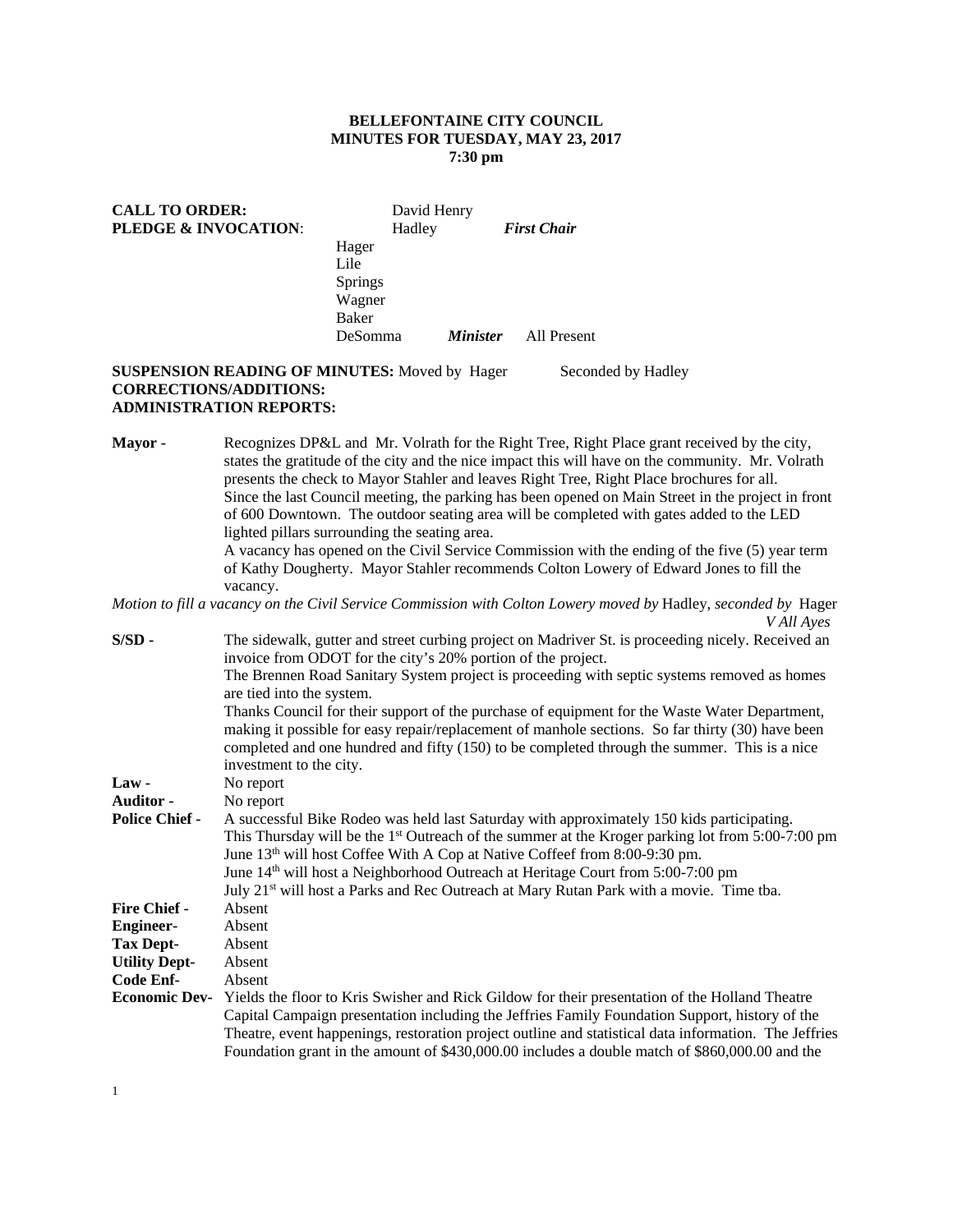Holland Capital Campaign is asking the city for consideration of a \$50,000.00 commitment over a three (3) year period through June 30, 2019. They encourage all to take a tour of the theatre. *President Henry assigns this to Mrs. Baker and the Finance Committee.* Brochures from the Jeffries Foundation, The Holland Theatre and the Holland Theatre Capital Campaign were distributed to all Council and Administration.

**DP&L-** Mr. Volrath participated in the Logan County Leadership Course and he expresses his gratitude for

our community and leadership.

### **REPORTS OF STANDING COMMITTEES:**

**Rules -** Explained ordinance on the agenda. **Finance -** Explained ordinances on the agenda. Utilities - No report **Safety -** Explained ordinance on the agenda. **Streets -** No report **Sidewalks, Curbs & Parks –**No report

**Audit -** No report

# **COMMUNICATIONS FROM CITIZENS:**

# **INTRODUCTION OF ORDINANCES:**

#### **1. ORDINANCES FOR 1ST READING**

17-22 A. AN ORDINANCE AUTHORIZING AND DIRECTING THE SERVICE-SAFETY DIRECTOR TO ENTER INTO A SITE AGREEMENT LEASE WITH GOLDSTAR COMMUNICATIONS LLC dba TKTELCO WIRELESS FOR WIRELESS COMMUNICATION ANTENNAE AND DECLARING AN EMERGENCY IN THE CITY OF BELLEFONTAINE, OHIO. **FINANCE** 

3RR - Moved by Baker, seconded by DeSomma V All Ayes Passage -

Adoption -

- 17-23 B. AN ORDINANCE TO APPROVE, ADOPT AND ENACT THE 2017 REPLACEMENT PAGES TO THE CODIFIED ORDINANCES AND DECLARING AN EMERGENCY IN THE CITY OF BELLEFONTAINE, OHIO. **RULES**
	- 3RR Moved by Hager, seconded by Hadley V All Ayes

Passage - Adoption -

17-24 C. AN ORDINANCE AUTHORIZING THE SERVICE-SAFETY DIRECTOR AND POLICE CHIEF TO ENTER INTO A MEMORANDUM OF UNDERSTANDING WITH THE BELLEFONTAINE CITY SCHOOL DISTRICT FOR THE PROVISION OF SCHOOL RESOURCE OFFICERS AND

2